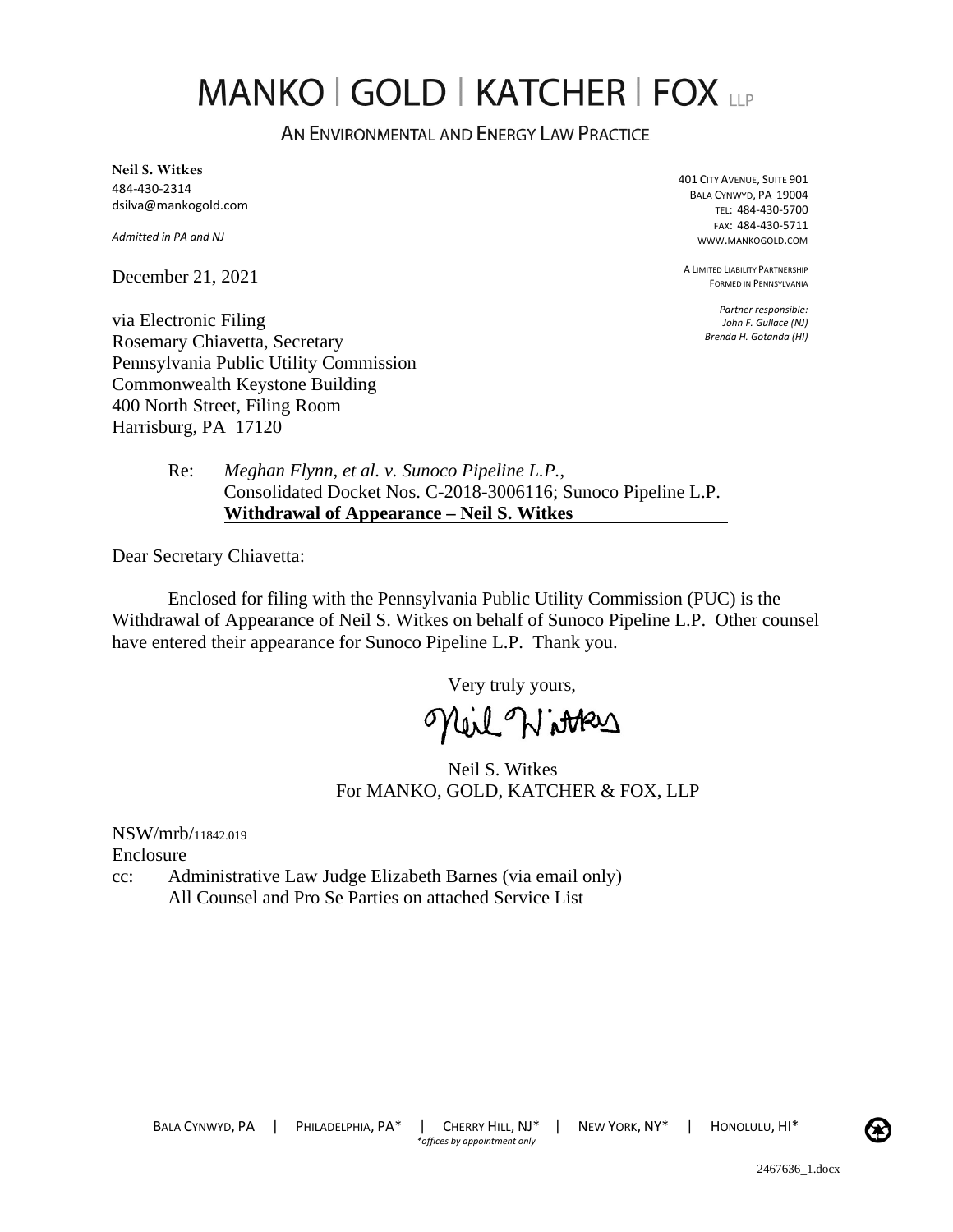# **BEFORE THE PENNSYLVANIA PUBLIC UTILITY COMMISSION**

| MEGHAN FLYNN et al.                                                                                                       | ٠ |                          | Docket Nos. C-2018-3006116 (consolidated)<br>P-2018-3006117                                                                                            |
|---------------------------------------------------------------------------------------------------------------------------|---|--------------------------|--------------------------------------------------------------------------------------------------------------------------------------------------------|
| MELISSA DIBERNARDINO<br><b>REBECCA BRITTON</b><br><b>LAURA OBENSKI</b><br><b>ANDOVER HOMEOWNER'S</b><br>ASSOCIATION, INC. | ٠ | Docket No.<br>Docket No. | Docket No. C-2018-3005025 (consolidated)<br>Docket No. C-2019-3006898 (consolidated)<br>C-2019-3006905 (consolidated)<br>C-2018-3003605 (consolidated) |
| V.<br>SUNOCO PIPELINE L.P.                                                                                                |   |                          |                                                                                                                                                        |

# **WITHDRAWAL OF APPEARANCE**

Kindly withdraw the appearance of Neil S. Witkes, Esquire, Attorney I.D. No. 37653, in the above-captioned consolidated actions on behalf of Sunoco Pipeline L.P. Other counsel have entered their appearance.

Meil Witters

Neil S. Witkes, Esq. (PA ID No. 37653) MANKO, GOLD, KATCHER & FOX, LLP 401 City Avenue, Suite 901 Bala Cynwyd, PA 19004 Tel: (484) 430-5700 nwitkes@mankogold.com

Dated: December 21, 2021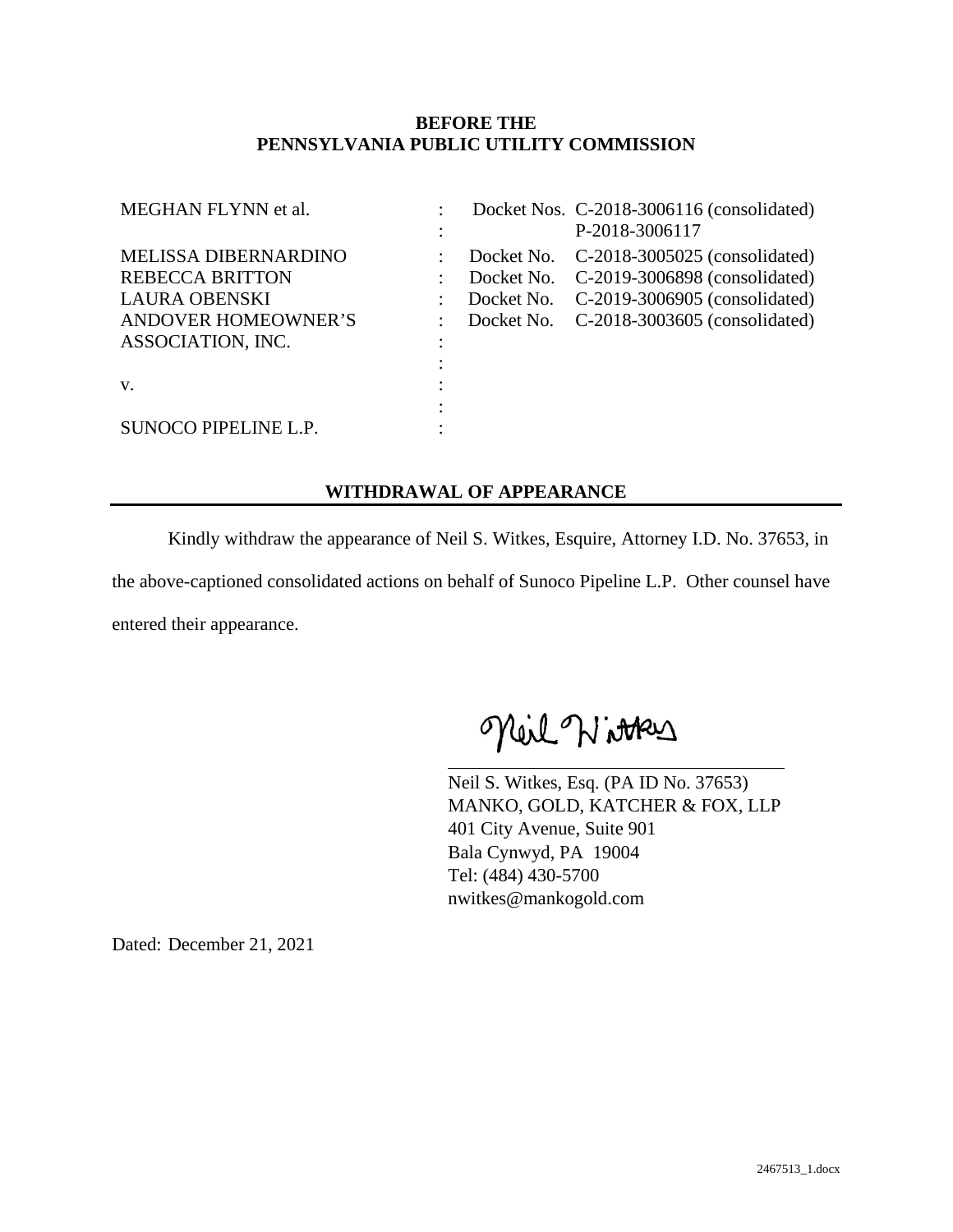#### **CERTIFICATE OF SERVICE**

I hereby certify that I have this day served a true copy of the forgoing document upon the persons listed below in accordance with the requirements of § 1.54 (relating to service by a party).

# **VIA ELECTRONIC MAIL**

Michael S. Bomstein, Esquire Pinnola & Bomstein Suite 705, Land Title Building 100 South Broad Street Philadelphia, PA 19110 mbomstein@gmail.com

*Counsel for Flynn et al. Complainants* 

Rich Raiders, Esquire Raiders Law 606 North 5th Street Reading, PA 19601 rich@raiderslaw.com

*Counsel for Andover Homeowner's Association, Inc.* 

Anthony D. Kanagy, Esquire Garrett P. Lent, Esquire Post & Schell PC 17 North Second Street, 12th Floor akanagy@postschell.com glent@postschell.com

*Counsel for Intervenor Range Resources – Appalachia LLC*

Erin McDowell, Esquire 3000 Town Center Blvd. Canonsburg, PA 15317 emcdowell@rangeresources.com

*Counsel for Range Resources Appalachia* 

Mark L. Freed Joanna Waldron Curtin & Heefner LP 2005 S. Easton Road, Suite 100 Doylestown, PA 18901 mlf@curtinheefner.com jaw@curtinheefner.com

*Counsel for Intervenor Uwchlan Township, County of Chester* 

Vincent M. Pompo Guy A. Donatelli, Esq. 24 East Market St., Box 565 West Chester, PA 19382-0565 vpompo@lambmcerlane.com gdonatelli@lambmcerlane.com

*Counsel for Intervenors Downingtown Area School District, Rose Tree Media School District, East Goshen Township* 

Leah Rotenberg, Esquire Mays, Connard & Rotenberg LLP 1235 Penn Avenue, Suite 202 Wyomissing, PA 19610 rotenberg@mcr-attorneys.com

*Counsel for Intervenor Twin Valley School District*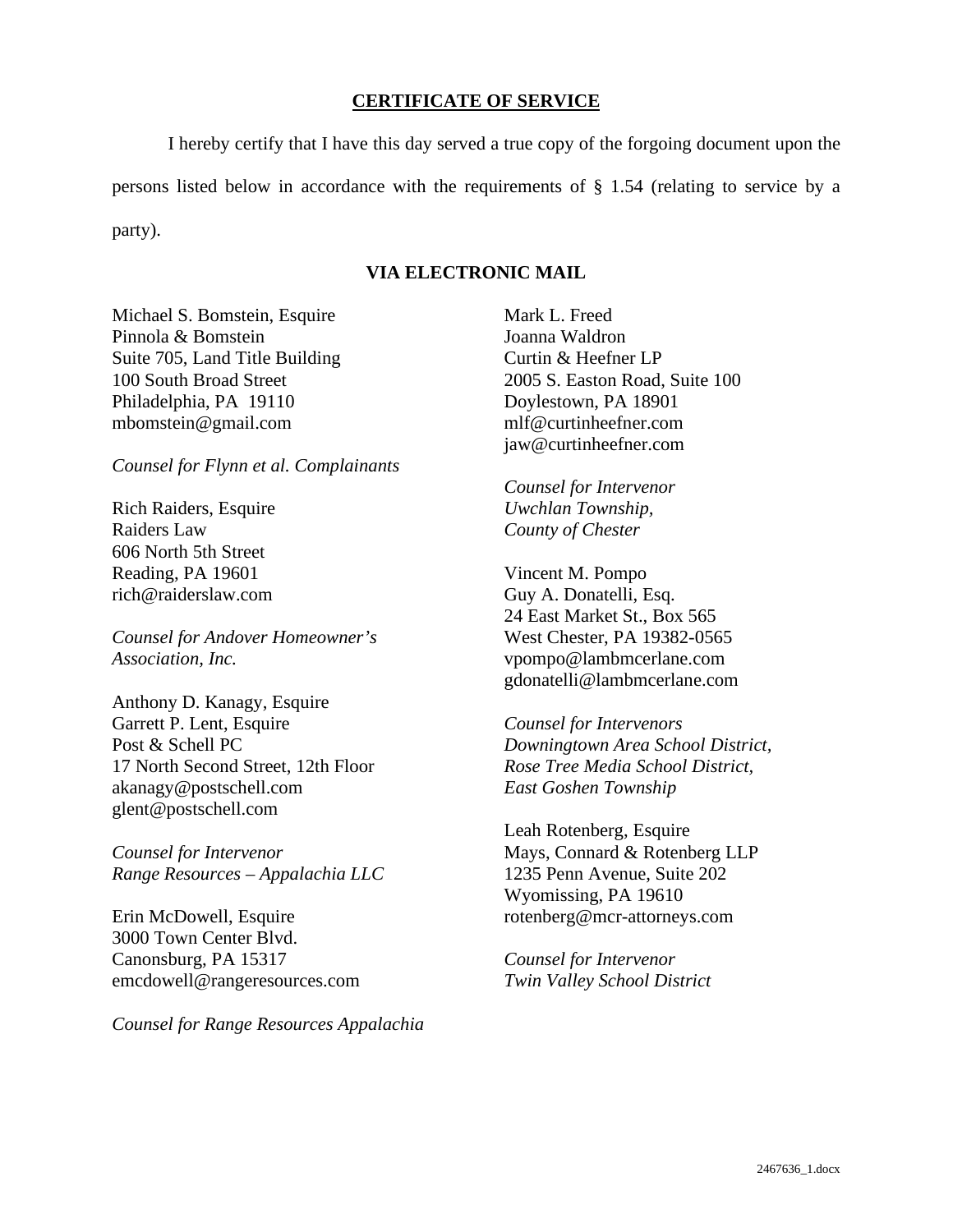James R. Flandreau Paul, Flandreau & Berger, LLP 320 W. Front Street Media, PA 19063 jflandreau@pfblaw.com

*Counsel for Intervenor Middletown Township* 

James C. Dalton, Esquire Unruh Turner Burke & Frees P.O. Box 515 West Chester, PA 19381-0515 jdalton@utbf.com

*Counsel for West Chester Area School District, Chester County, Pennsylvania* 

Virginia Marcille-Kerslake 103 Shoen Road Exton, PA 19341 vkerslake@gmail.com

*Pro Se Intervenor* 

Thomas Casey 1113 Windsor Dr. West Chester, PA 19380 Tcaseylegal@gmail.com

*Pro se Intervenor* 

Patricia Sons Biswanger, Esquire 217 North Monroe Street Media, PA 19063 patbiswanger@gmail.com

Melissa A. Lovett, Esquire Delaware County Solicitor's Office 201 W. Front St. Media, PA 19063 lovettm@co.delaware.pa.us

*Counsel for County of Delaware* 

Melissa DiBernardino 1602 Old Orchard Lane West Chester, PA 19380 lissdibernardino@gmail.com

# *Pro se Complainant*

Kaitlyn T. Searls, Esquire McNichol, Byrne & Matlawski, P.C. 1223 N. Providence Road Media, PA 19063 ksearls@mbmlawoffice.com

*Counsel for Thornbury Township, Delaware County* 

Joseph Otis Minott, Esquire Alexander G. Bomstein, Esquire Ernest Logan Welde, Esquire Kathryn L. Urbanowicz, Esquire Clean Air Council 135 South 19th Street, Suite 300 Philadelphia, PA 19103 Joe\_minott@cleanair.org abomstein@cleanair.org lwelde@cleanair.org kurbanowicz@cleanair.org

James J. Byrne, Esquire Kelly S. Sullivan, Esquire McNichol, Byrne & Matlawski, P.C. 1223 N. Providence Road Media, PA 19063 jjbyrne@mbmlawoffice.com ksullivan@mbmlawoffice.com

*Counsel for Thornbury Township, Delaware County* 

Rebecca Britton 211 Andover Drive Exton, PA 19341 rbrittonlegal@gmail.com

*Pro se Complainant*